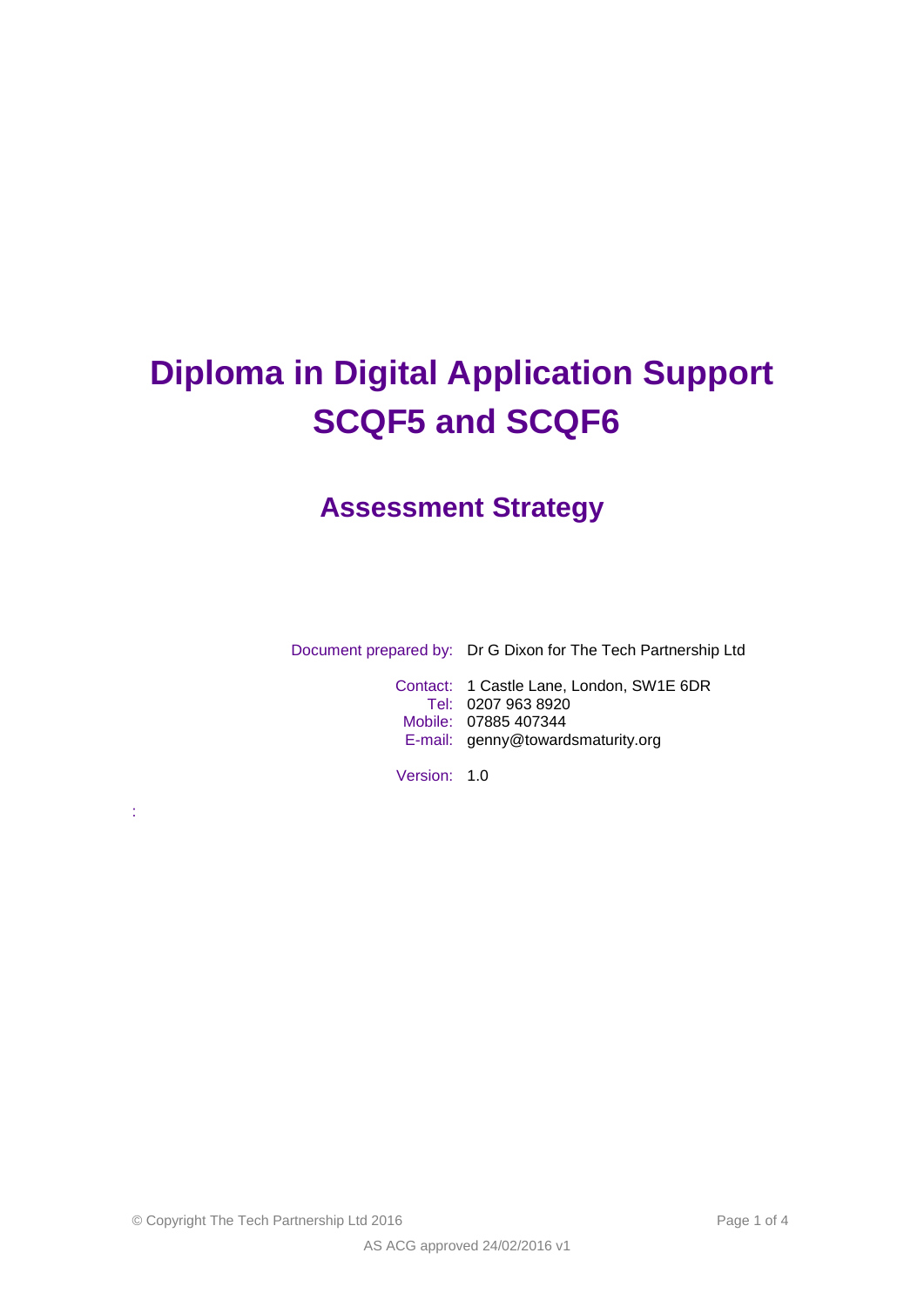## **Assessment Strategy**

Competence qualifications are first and foremost about what people can do. They go beyond technical skills to include planning, problem solving, dealing with unexpected occurrences, working with other people and applying the knowledge and understanding that underpins overall competence.

#### **Assessment requirements for IT & Telecom qualifications**

- 1. Standardisation of assessment methodology across centres
	- a. Awarding organisations are required to make sure their recognised assessment centres understand how learners are to be assessed.
- 2. Unit assessment

Unless otherwise specified (see 3 below) all units may be assessed using any method, or combination of methods, which clearly demonstrates that the learning outcomes and assessment criteria have been met.

- 3. Real work activities
	- a. Learners must complete real work activities for work-based units in order to produce evidence to demonstrate they are occupationally competent.
	- b. Simulation is an allowed assessment method for all units not specified under a. above.
	- c. Simulation is also allowed for aspects of units specified in a. above when:
		- a learner is required to complete a work activity that does not occur on a regular basis and therefore opportunities to complete a particular work activity do not easily arise
		- a learner is required to respond to a situation that rarely occurs, such as responding to an emergency situation
		- the safety of a learner, other individuals and/or resources will be put at risk.
	- d. When simulation is used, assessors must be confident that the simulation replicates the workplace to such an extent that learners will be able to fully transfer their occupational competence to the workplace and real situations.

#### 4. Assessment

- a. Assessors must hold or be working towards the appropriate assessor qualification as identified by the qualification regulator, SQA Accreditation.
- b. Assessors must be competent in the areas they are assessing i.e. have sufficient and relevant technical/occupational competence in the unit, at or above the level of the unit being assessed
- c. Assessors must be fully conversant with the unit(s) against which the assessments are to be undertaken.
- d. Assessment of real work or simulation must be to recognised standards.
- e.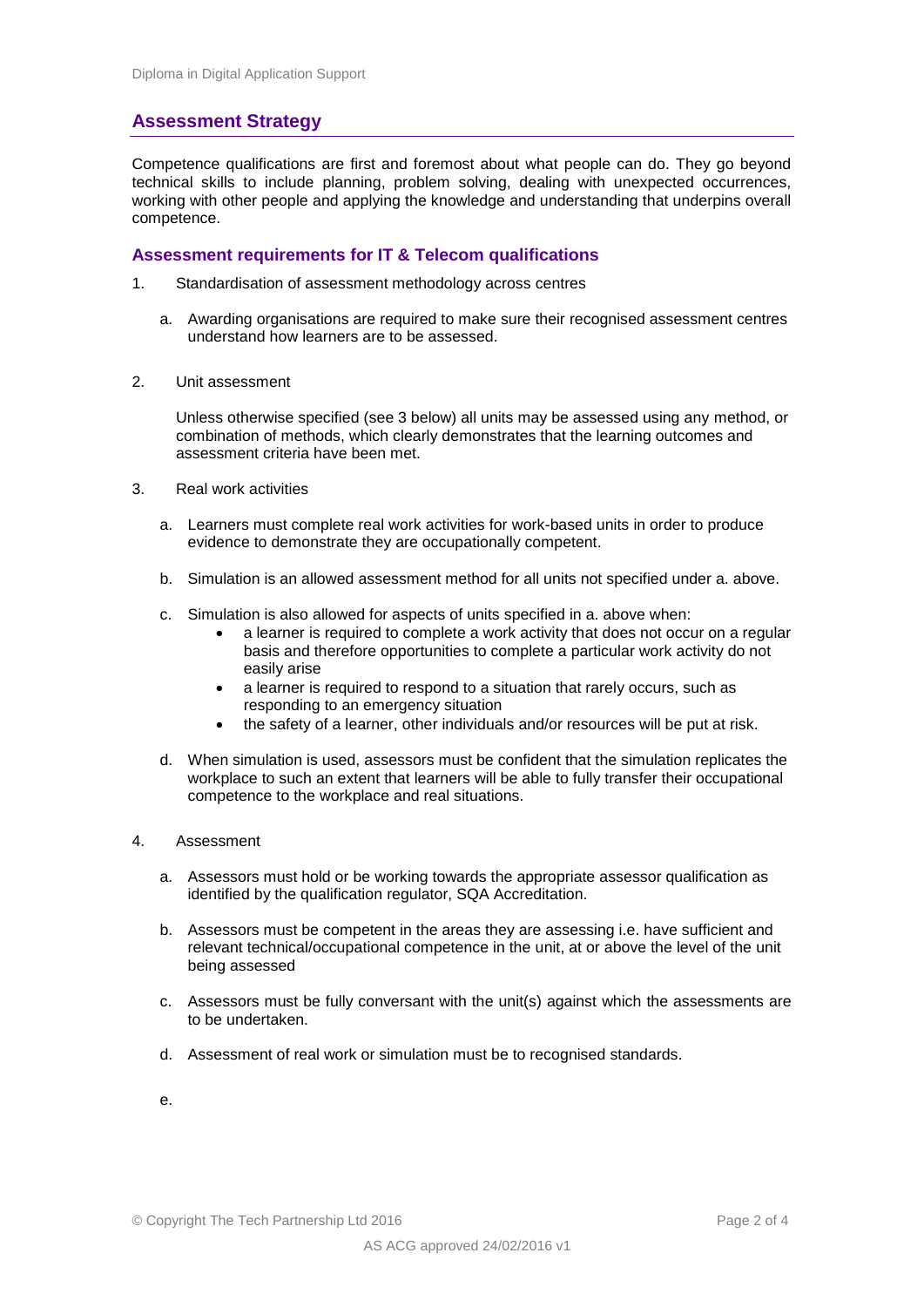### **Quality assurance requirements**

- 1. Awarding organisations are required to make sure their recognised assessment centres understand how the qualification will be quality assured.
- 2. Quality control and assurance
	- a. Digital Application Support CBQs must be verified:
		- internally by an internal verifier, who is accountable to the assessment centre; and
		- $\bullet$  externally by a verifier or moderator<sup>1</sup>, who is accountable to the awarding organisation or an agent of the awarding organisation.
	- b. internal verifiers must:
		- hold or be working towards the appropriate internal verifier qualification as identified by the qualification regulator, SQA Accreditation;
		- have sufficient and relevant technical/occupational familiarity in the unit(s) being verified;
		- be fully conversant with the standards and assessment criteria in the units to be assessed; and
		- understand the awarding organisation's quality assurance systems and requirements for this qualification.
	- c. external verifiers and moderators must:
		- hold or be working towards a suitable External Verification qualification to confirm they understand and are able to carry out external verification;
		- have no connections with the assessment centre, in order to maintain objectivity;
		- have sufficient and relevant technical/occupational understanding in the unit(s) being verified;
		- be fully conversant with the standards and performance criteria in the units to be assessed; and
		- understand the awarding organisation's quality assurance systems for this qualification.
	- d. Trainee external verifiers must have a plan, which is overseen by the awarding organisation, to achieve the external verifier qualification within an agreed timescale.
- 3. Awarding organisations must decide the frequency and type of external monitoring (including verification or moderation where required under 2 above) activities. Any decision must be based on:
	- the risks associated with a qualification that is designed to help a learner demonstrate occupational competence; and
	- an evaluation of the centre's performance and past record.
- 4. Awarding organisations will have in place suitably constituted audit processes. For CBQs these should make use of any quality assurance and monitoring systems that already exist in workplace assessment environments.

#### End of document

-

<sup>&</sup>lt;sup>1</sup> Verification involves visiting the candidate's assessment location; moderation takes place at the awarding organisation's location.